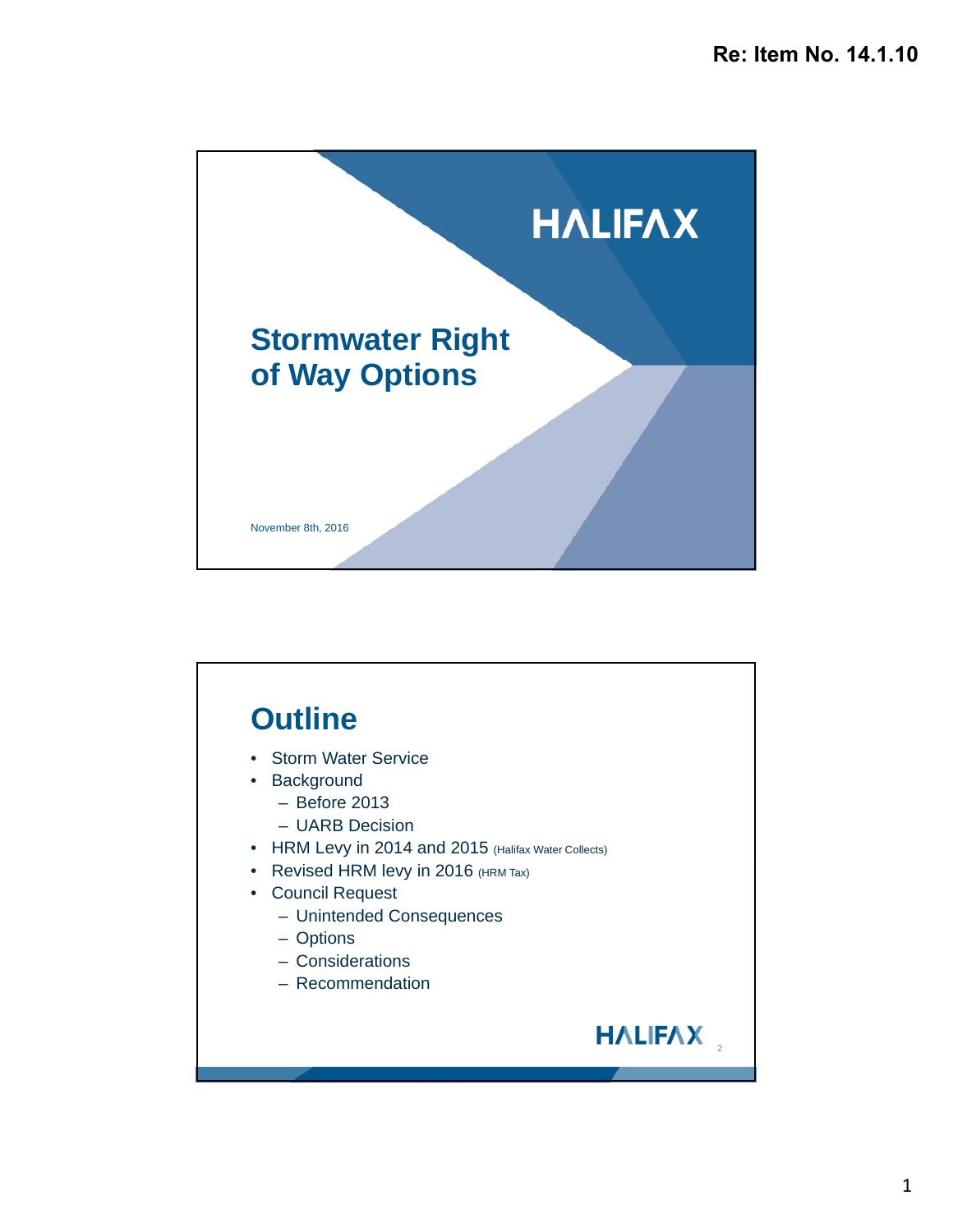

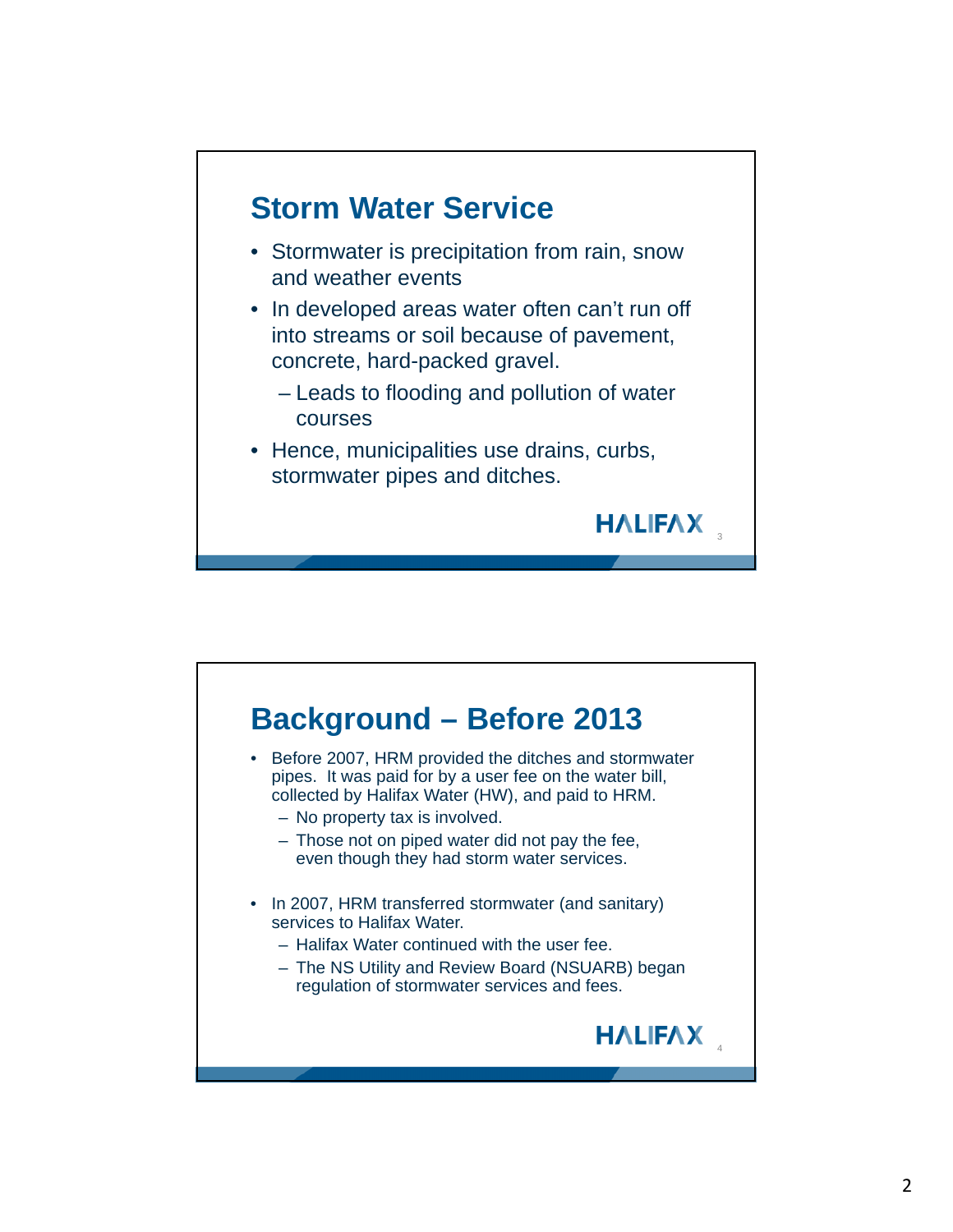

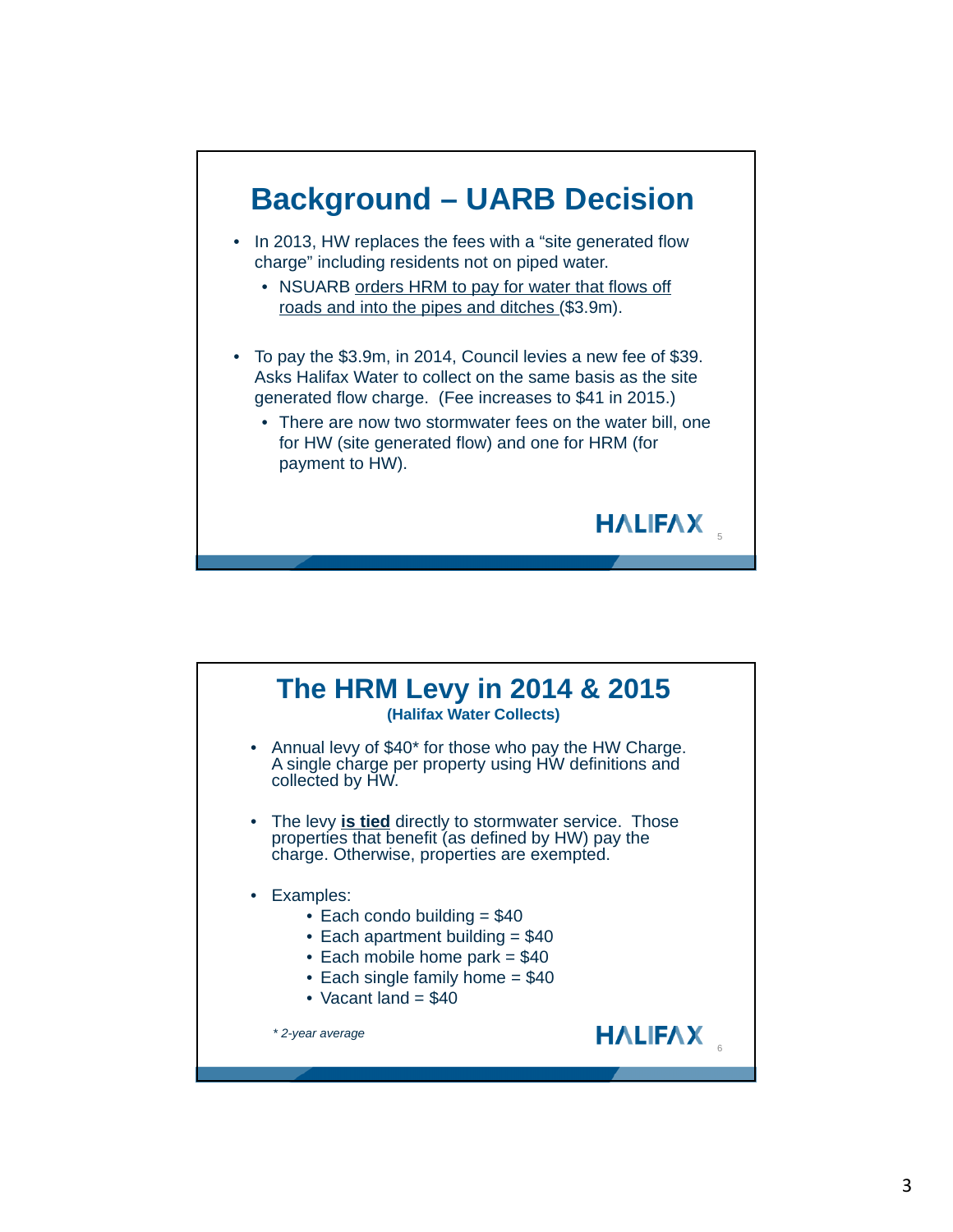## **The HRM Levy in 2014 & 2015 Condos, Apartments and Mobile Homes** • The \$40 tax is charged once per property, even where there are multiple owners: • **Condo Building** (10 Units) pay \$40 total – Average of \$4 for each home – (80% of Condos are Multi-unit properties) • **Apartment** (10 units) owner pays \$40 total – Average of \$4 for each home (included in rent) • **Mobile Home Park** (10 units) owner pays \$40 total – Average of \$4 for each home (included in rent) **HALIFAX** 7

## **The revised HRM Levy in 2016 (HRM Tax)**

- Levy of \$42 (in 2016) for each property account. To be collected by HRM on the property tax bill.
- The levy is **NOT tied** to stormwater service. All properties are to pay including those exempted from the HW charge.
	- Under Provincial law each legally separate property is subject to property tax, regardless of its size or use.

## • Examples:

- Each condo building = \$42 per each condo unit
- Each apartment building  $= $42$
- Each single family home = \$42
- Each Mobile home park = \$42 per each mobile home

**HALIFAX** 

• Vacant land  $= $42$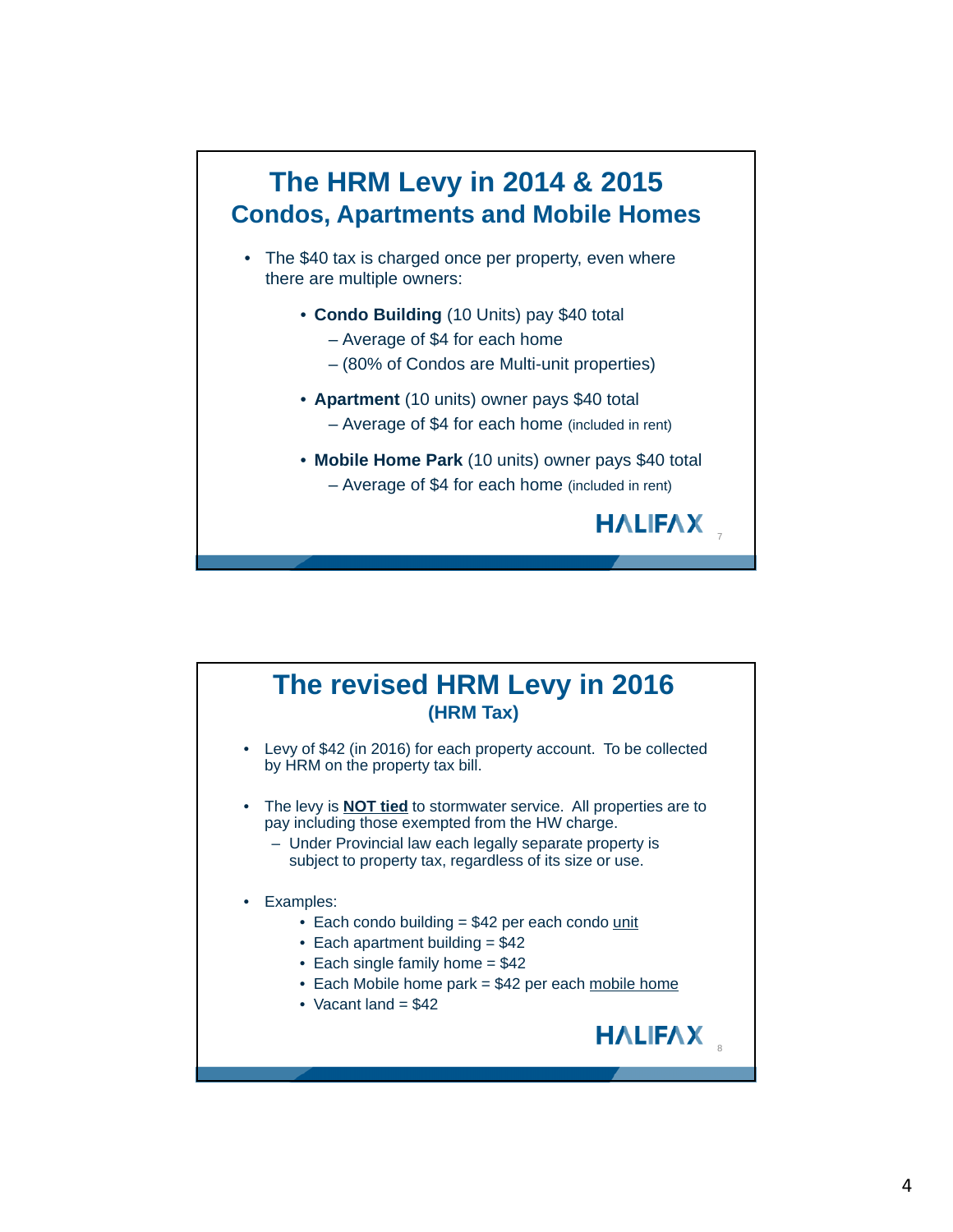

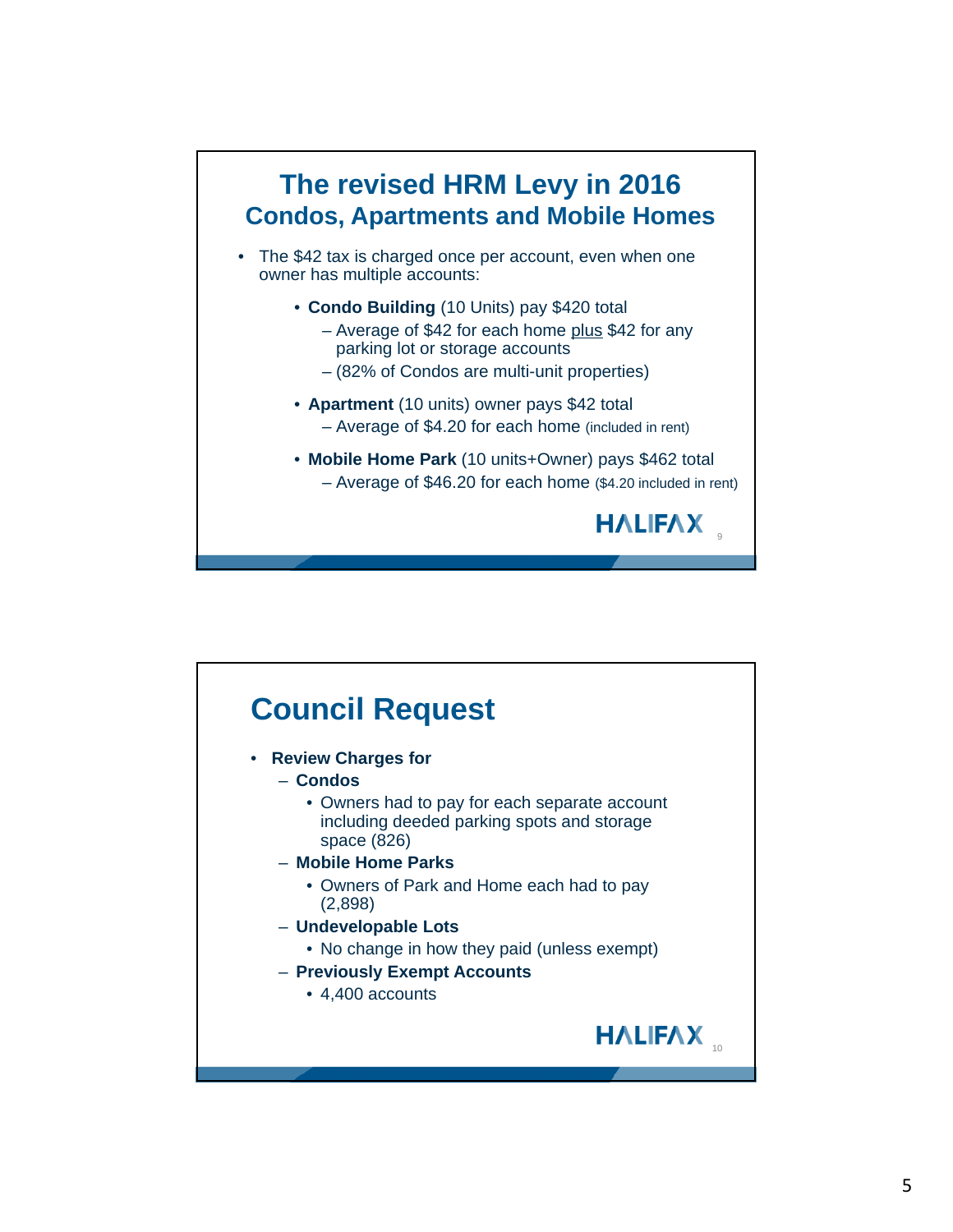

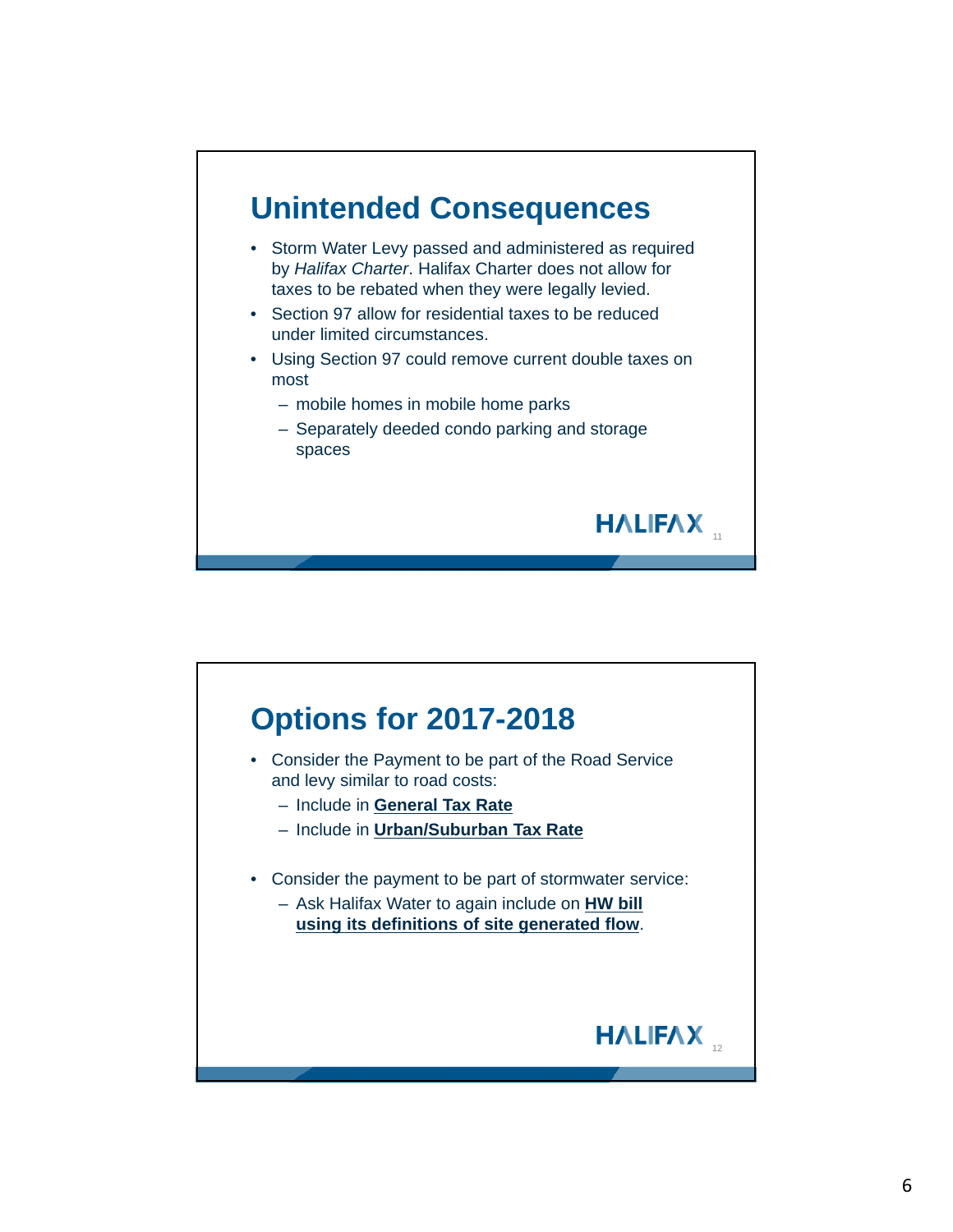